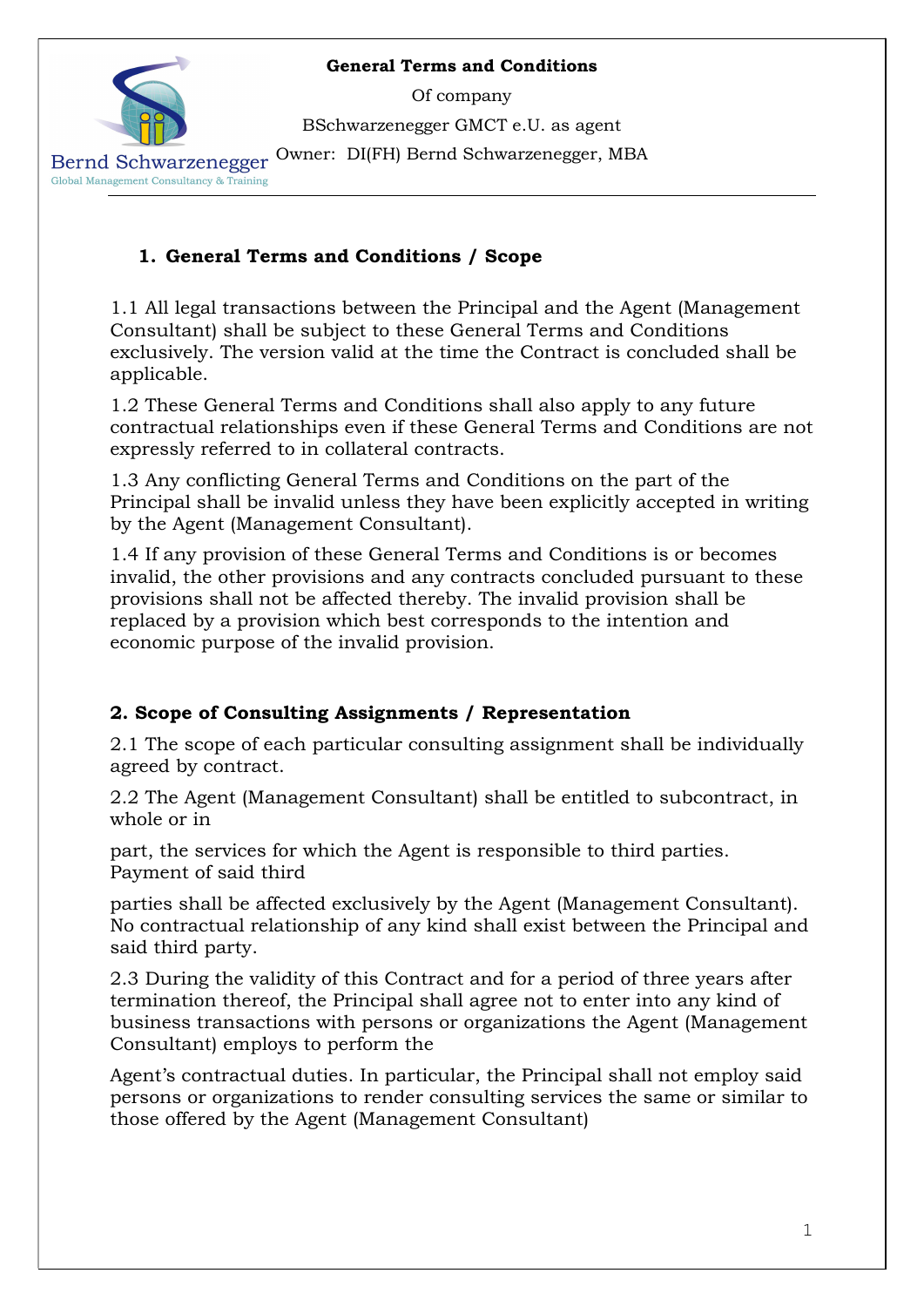Of company

BSchwarzenegger GMCT e.U. as agent

Owner: DI(FH) Bernd Schwarzenegger, MBA

Bernd Schwarzenegger Global Management Consultancy & Training

#### 3. Principal's Obligation to Provide Information / Declaration of Completeness

3.1 The Principal shall ensure that during the performance of the consulting

assignment, organizational conditions in the Principal's place of business allow the consulting process to proceed in a timely and undisturbed manner.

3.2 The Principal shall also inform the Agent (Management Consultant) in detail about previously conducted and/or currently active consulting projects, including those in other areas of competency.

3.3 The Principal shall, in a timely manner and without special request on the part of the Agent, provide the Agent (Management Consultant) with all documents necessary to fulfil and perform the consulting assignment and shall inform the Agent of all activities and conditions pertinent to the performance of the consulting assignment. This includes all documents, activities and conditions that become known or available during the performance of the consulting assignment.

3.4 The Principal shall ensure that all employees as well as any employee

representation (works council) provided by law, if established, are informed of the Agent's consulting activities prior to the commencement of the assignment.

### 4. Maintenance of Independence

4.1 The contracting parties shall be committed to mutual loyalty.

4.2 The contracting parties shall be obligated to take all necessary measures to ensure that the independence of all persons working for the Agent (Management Consultant) and/or of any third parties employed by the Agent is not jeopardized. This applies particularly to any employment offers made by the Principal or the acceptance of assignments on their own account.

# 5. Reporting / Obligation to Report

5.1 The Agent (Management Consultant) shall be obligated to report to the Principal on the progress of services performed by persons working for the Agent and/or any third parties employed by the Agent.

5.2 The Agent (Management Consultant) shall deliver the final report in a timely manner, i.e. depending on the type of assignment, two to four weeks after completion of the assignment.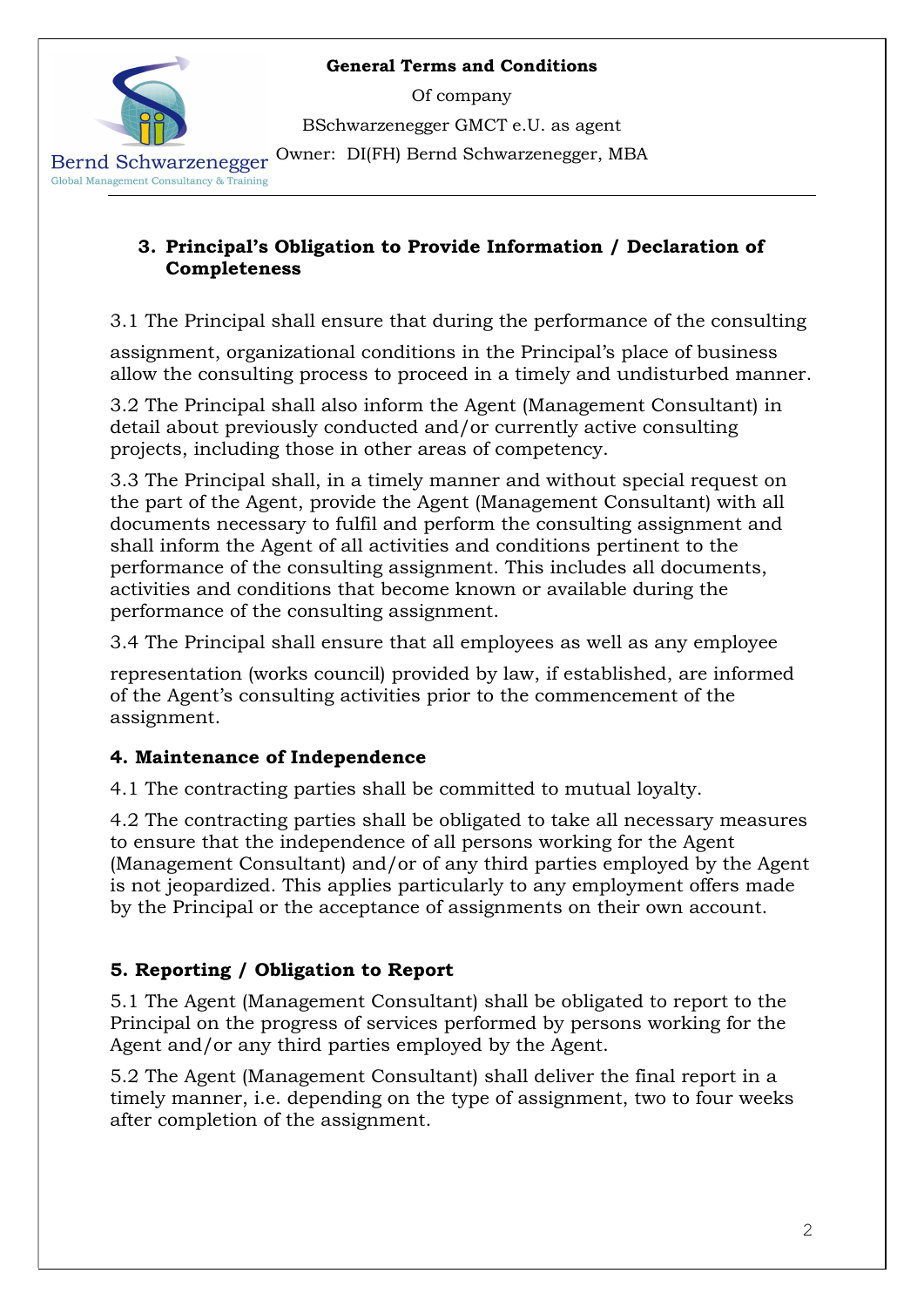Of company

BSchwarzenegger GMCT e.U. as agent

Owner: DI(FH) Bernd Schwarzenegger, MBA

Bernd Schwarzenegger Global Management Consultancy & Training

> 5.3 The Agent (Management Consultant) shall not be bound by directives while performing the agreed service and shall be free to act at the Agent's discretion and under the Agent's own responsibility. The Agent shall not be required to work in a particular place or to keep particular working hours.

## 6. Protection of Intellectual Property

6.1 The Agent (Management Consultant) shall retain all copyrights to any work done by the Agent and/or by persons working for the Agent and/or by third parties employed by the Agent (including but not limited to tenders, reports, analyses, expert opinions, organization charts, programs, performance descriptions, drafts, calculations, drawings, data media, etc.). During the contract period and after termination thereof, the Principal may use these materials exclusively for the purposes described under the Contract. Therefore, the Principal shall not be entitled to copy or distribute these materials without the explicit consent of the Agent (Management Consultant).

6.2 Any violation of this provision by the Principal shall entitle the Agent (Management Consultant) to prematurely terminate the Contract and to enforce other legal claims, in particular for restraint and/or damages.

# 7. Warranties

7.1 The Agent (Management Consultant) shall be entitled and obligated, regardless of fault, to correct any errors and/or inaccuracies in the Agent's work which have become known subsequently. The Agent shall immediately inform the Principal thereof.

7.2 This right of the Principal expires six months after completion of the respective service.

# 8. Liability / Damages

8.1 The Agent (Management Consultant) shall be liable to the Principal for damages –with the exception of personal injury – only to the extent that these are the result of serious fault (intention or gross negligence). Correspondingly, this also applies to damages resulting from third parties employed by the Agent.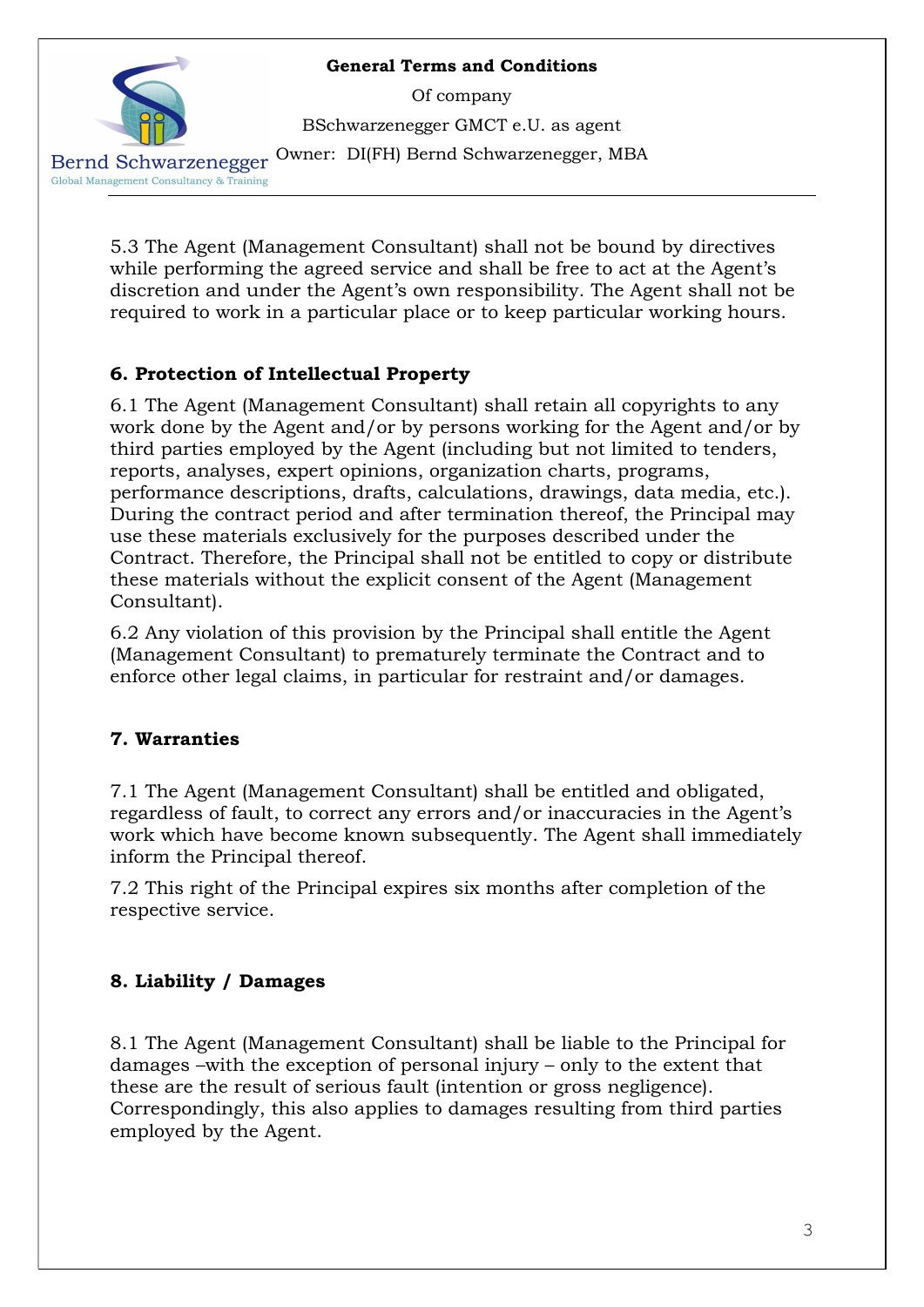Of company

BSchwarzenegger GMCT e.U. as agent

Owner: DI(FH) Bernd Schwarzenegger, MBA

Bernd Schwarzenegger Global Management Consultancy & Training

> 8.2 Any claim for damages on the part of the Principal may only be enforced by law within six months after those entitled to assert a claim have gained knowledge of the damage and the liable party, but not later than three years after the incident upon which the claim is based.

8.3 The Principal shall furnish evidence of the Agent's fault.

8.4 If the Agent (Management Consultant) performs the required services with the help of third parties, any warranty claims and claims for damages which arise against the third party shall be passed on to the Principal. In this case, the Principal shall primarily refer to the third party.

# 9. Confidentiality / Data Protection

9.1 The Agent (Management Consultant) shall be obligated to maintain complete confidentiality concerning all business matters made known to the Agent in the course of services performed, especially trade and company secrets and any other information concerning type and/or scope of business and/or practical activities of the Principal.

9.2 Furthermore, the Agent (Management Consultant) shall be obligated to maintain complete confidentiality towards third parties concerning the content of the work completed, as well as any information and conditions that contributed to the completion of the work, particularly concerning data on the Principal's clients.

9.3 The Agent (Management Consultant) shall not be obligated to maintain confidentiality towards any person working for the Agent or representatives of the Agent. The Agent is required to obligate such persons to maintain complete confidentiality and shall be liable for any violation of confidentiality on their part in the same way as if the Agent had breached confidentiality.

9.4 The obligation to maintain confidentiality shall persist indefinitely even after termination of this Contract.

9.5 The Agent (Management Consultant) shall be entitled to use any personal data entrusted to the Agent for the purposes of the services performed. The Agent (Management Consultant) shall guarantee the Principal that all necessary measures will be taken, especially those regarding data protection laws, e.g. that declarations of consent are obtained from the persons involved.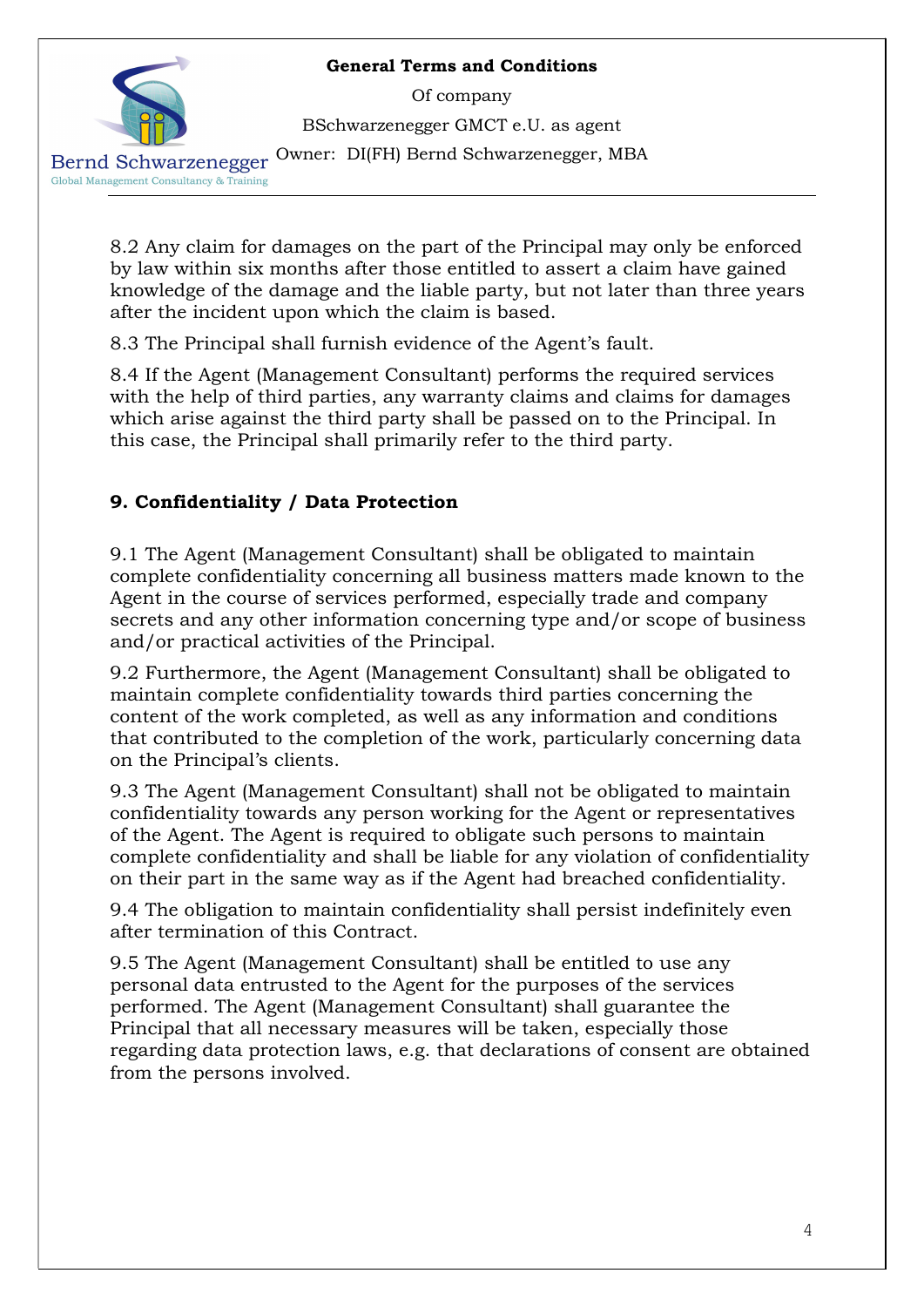Of company

BSchwarzenegger GMCT e.U. as agent

Owner: DI(FH) Bernd Schwarzenegger, MBA

Bernd Schwarzenegger Global Management Consultancy & Training

### 10. Remuneration

10.1 After completion of the services agreed upon, the Agent (Management Consultant) shall receive remuneration agreed upon in advance between the Agent (Management Consultant) and the Principal. The Agent (Management Consultant) shall be entitled to render intermediate accounts and to demand payment on account as required by the progress of the work. Remuneration shall be due and payable immediately after rendering accounts by the Agent.

10.2 The Agent (Management Consultant) shall render accounts which entitle to deduct input tax and contain all elements required by law.

10.3 Any cash expenditures, expenses, travel expenses, etc. shall be reimbursed to the Agent (Management Consultant) by the Principal separately, upon submission of the appropriate receipts.

10.4 In the event that the work agreed upon is not completed due to reasons on the part of the Principal, or due to a premature termination of contract by the Agent (Management Consultant) for cause, the Agent (Management Consultant) shall be entitled to claim payment in full of the remuneration agreed upon in advance, less expenses not incurred. In the event that an hourly fee had been agreed upon, the Principal shall pay for the number of hours expected to be required for the entire contracted assignment, less expenses not incurred. Expenses not incurred shall be calculated as a lump sum consisting of 30% of the fee required for those services that the Agent did not perform by the date of termination of the agreement.

10.5 In the event that intermediate invoices are not paid, the Agent (Management Consultant) shall be released from the Agent's commitment to provide further services. This shall not apply to any further claims resulting from default of payment.